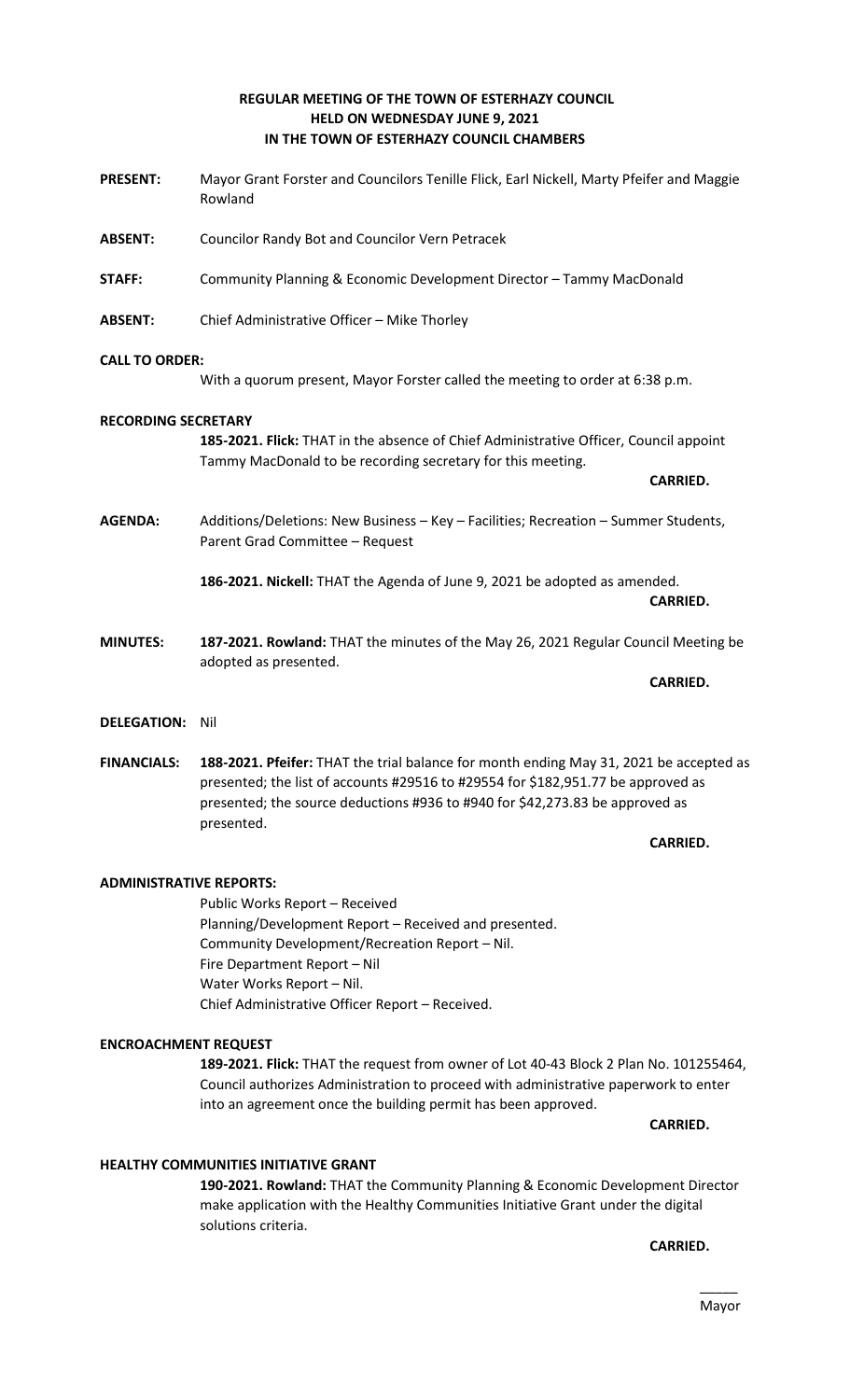# **REGULAR MEETING OF THE TOWN OF ESTERHAZY COUNCIL HELD ON WEDNESDAY JUNE 9, 2021**

## **SUMMER STUDENT EMPLOYMENT – 2021**

**191-2021. Nickell:** THAT the following student be hired as Summer Student for the Town of Esterhazy in the specific areas: Zenden Austin Lifeguard 516.00 per hour

**CARRIED.** 

#### **ADMINISTRATION REPORTS**

**192-2021. Nickell:** THAT the Administrative reports be accepted as presented.

**CARRIED.**

#### **MAYOR/COUNCIL REPORTS:**

Nil

#### **OLD BUSINESS:**

Nil

## **NEW BUSINESS:**

Emmanuel Health Saskatchewan Parks and Recreation Association -2021 June - Recreation & Parks Month Proclamation Keys – Facilities Parent Grad Committee – Request

## **SASKATCHEWAN PARKS AND RECREATION ASSOCIATION**

**193-2021. Rowland:** THAT Council declare the month of June as Recreation Month. **CARRIED.** 

Councilor Flick left Chambers at 7:25 p.m. – declaring a conflict of interest on the next item of business.

#### **PARENT GRAD COMMITTEE – REQUEST**

**194-2021. Nickell:** THAT Council deny the request from the Parent Grad Committee to allow any other event in the S.N. Boreen Hall parking lot as presented other than the parade on Graduation Day that was previously approved.

CARRIED.

Councilor Flick returned to Chambers at 7:28 p.m.

#### **CORRESPONDENCE:**

Esterhazy Regional Park – Meeting Minutes Municipalities of Saskatchewan – June Webinars Bylaw Enforcement Report SAMA – 2021 Annual Meeting Resolution Outcome Professional Building Inspections, Inc. (PBI) -Newsletter & Building and Technical Standards Tourism Saskatchewan – Industry Update Municipalities of Saskatchewan – Municipal Update Government of Saskatchewan – Re-Opening Roadmap

## **CORRESPONDENCE**

**194-2021. Rowland:** THAT the correspondence be accepted as presented and filed. **CARRIED.** 

**IN-CAMERA 195-2021. Flick:** THAT pursuant to *The Local Authority Freedom of Information and Protection of Privacy Act*, Council will be discussing legal matters and staffing. **Time: 7:30 p.m. CARRIED.**